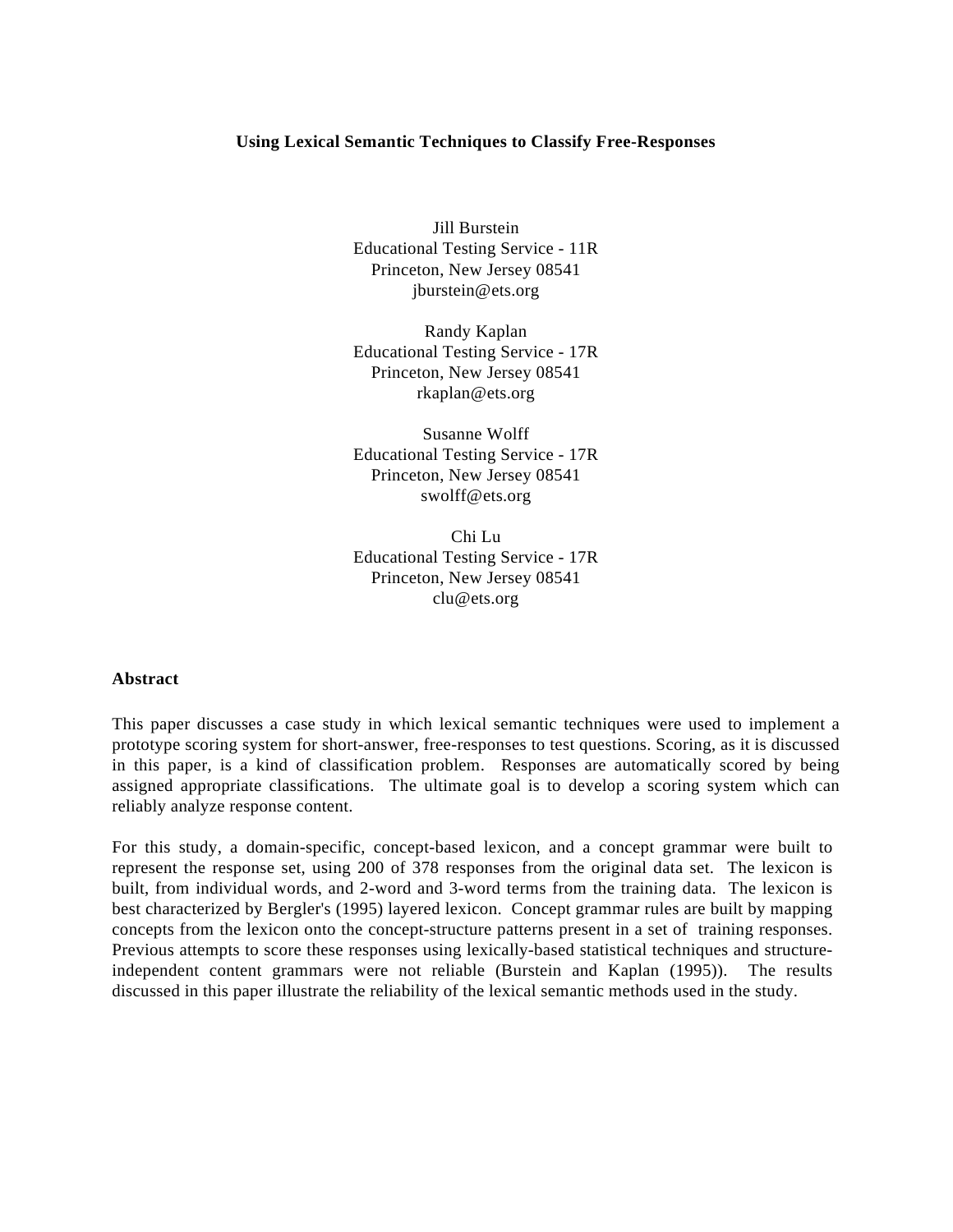# **1. Introduction**

There is a movement in testing to augment the conventional multiple-choice items (i.e., test questions) with short-answer free-response items. Due to the large volume of tests administered yearly by Educational Testing Service (ETS), hand-scoring of these tests with these types of items is costly and time-consuming for practical testing programs. ETS is currently working on natural language understanding systems which could be used for computer-assisted scoring of short-answer free-responses (see Kaplan and Bennett (1994) and Burstein and Kaplan (1995)).<sup>1</sup>

The overall goal of our current research is to develop a scoring system that can handle short-answer free-response items. Such a scoring system has to be able to identify the relevant content of a response and assign it to an appropriate content category. Another consideration in the development of a scoring system is that the data sets that are available to us are relatively small. and the responses in these data sets lack lexico-syntactic patterning. The items which we work with are either experimental, or have been administered as paper-and-pencil exams. In the former case, there is a limited subject pool, and in the latter case, we rely on what has been put into electronic form. The response sets typically range from 300-700 responses which we have to use for training and testing. This is quite a different scenario from natural language understanding systems which can be designed using large corpora from full text sources, such as the AP News and the Wall Street Journal. This paper discusses a case study that examined how lexical semantic techniques could be used to build scoring systems, based on small data sets. Previous attempts to classify these responses using lexically-based statistical techniques and structure-independent content grammars were not reliable (Burstein and Kaplan (1995)). The results of this case study illustrate the reliability of lexical semantic methods.

For this study, a concept-based lexicon and a concept grammar were built to represent a response set. The lexicon can best be characterized by Bergler's (1995) layered lexicon in that the list of lexical entry words and terms can remain constant, while the features associated with each entry are modular, so that they can be replaced as necessary. Concepts in the concept grammars were linked to the lexicon. In this paper, concepts are superordinate terms which contain one or more subordinate, metonymic terms. A prototype was implemented to test our hypothesis that a lexical semantics approach to scoring would yield accurate results.

# **2. Test Item Types, Response Sets, and Lexical Semantics**

# **2.1 Test Item Types and Response Sets**

 $\overline{a}$ 

Our previous research with regard to language use in test items revealed that different test items use domain-specific language (Kaplan and Bennett (1994)). Lexicons restricted to dictionary knowledge of words are not sufficient for interpreting the meaning of responses for unique items. Concept knowledge bases built from an individual data set of examinee responses can be useful for representing domain-specific language. To illustrate the use of such knowledge bases in the

<sup>&</sup>lt;sup>1</sup>In this paper, a response refers to an examinees  $15 - 20$  word answer to an item which can be either in the form of a complete sentence or sentence fragment.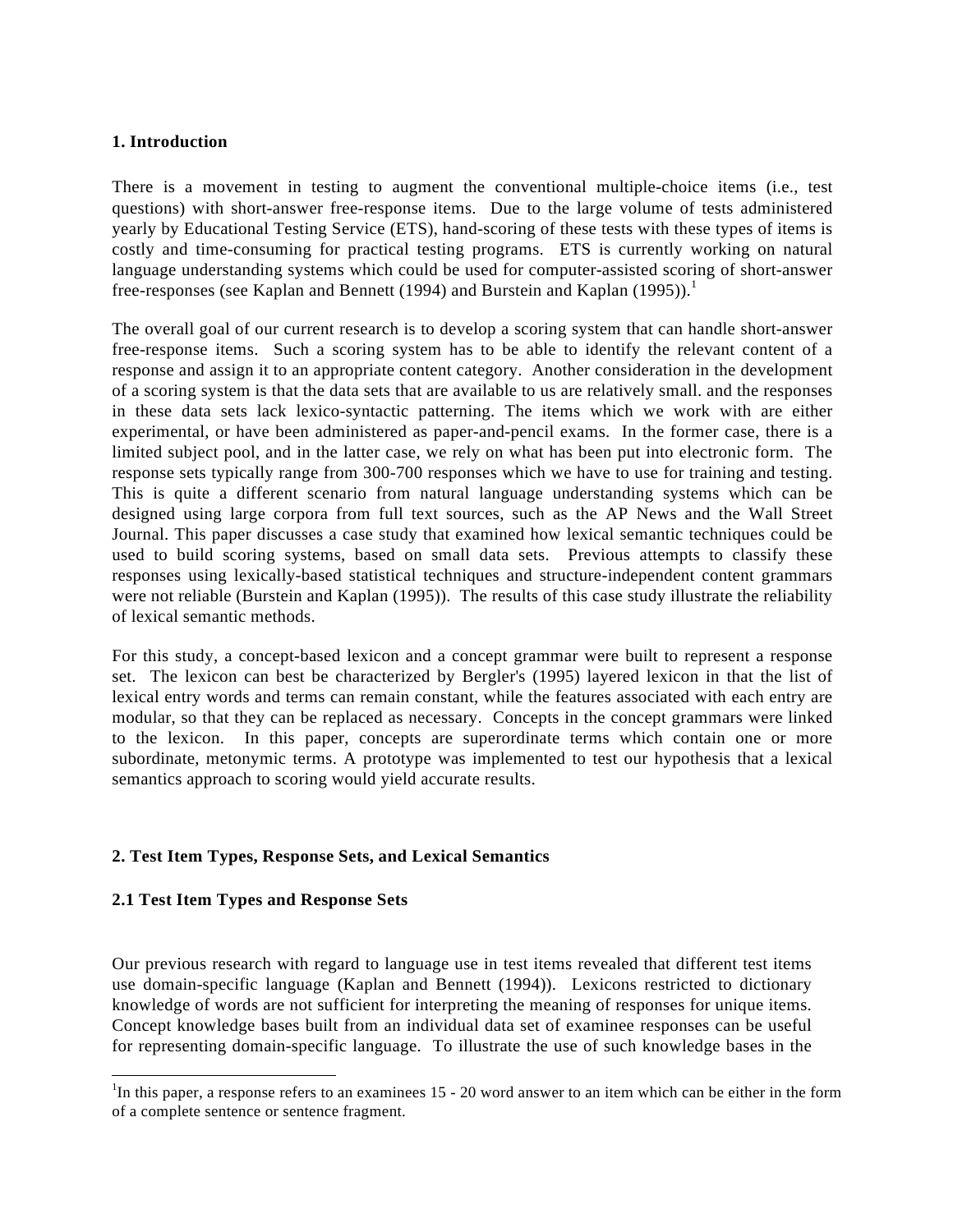development of scoring systems, linguistic information from the response set of an inferencing item will be discussed. For this item type, examinees are reliant on real-world knowledge with regard to item topic, and responses are based on an examinees own ability to draw inferences.

Responses do not appear show typical features of sublanguage in that there are no domainspecific structures, and the vocabulary is not as restricted. Therefore, sublanguage techniques such as Sager (1981) and Smadja (1993) do not work. In situations where lexico-syntactic patterning is deficient, a lexicon with specified metonymic relations can be developed to yield accurate scoring of response content. We define metonyms as words which can be used in place of one another when they have a domain-specific relation (Gerstl (1991))

## **2.2 Using Lexical Semantics for Response Representation**

Our goal in building a scoring system for free-responses is to be able to classify individual responses by content, as well as to determine when responses have duplicate meaning (i.e., one response is the paraphrase of another response). In previous research, we used a concept-based approach similar to the one described in this study. The difference between the previous system and our current prototype is that in the previous system, concepts were not represented with regard to structure, and the lexicon was domain-independent. The underspecification of conceptstructure relationships, and the lack of a domain-specific lexicon degraded the performance of that system (Kaplan and Bennett (1994). A second lexically-based, statistical approach performed poorly for the same reasons described above. The second approach looked at similarity measures between responses based on lexical overlap. Again, structure was not considered, and the lexicon was domain-independent which contributed to the system's poor performance (Burstein and Kaplan (1995)).

Any system we build must have the ability to analyze the concept-structure patterning in a response, so that response content can be recognized for scoring purposes. Given our small data set, our assumption was that a lexical semantic approach which employed domain-specific language and concept grammars with concept-structure patterns would facilitate reliable scoring. Our hypothesis is that this type of representation would denote the content of a response based on its lexical meanings and their relationship to the syntactic structure of the response.

It would appear that Jackendoff's (1983) Lexical Conceptual Structure (LCS) representation may be applicable to our problem. These structures are considered to be conceptual universals and have been successfully used by Dorr, et al (1995) and Holland (1994) in natural language understanding tasks. Holland points out, however, that LCSs cannot represent domain knowledge, nor can they handle the interpretation of negation and quantification, all of which are necessary in our scoring systems. Holland also states that LCSs could not represent a near-match between the two sentences, *The person bought a vehicle*, and *The man bought a car*. As is discussed later in the paper, our scoring systems must be able to deal with such near-match responses. Based on the above-mentioned limitations of LCSs, the use of such representation for scoring systems does not seem compatible with our response classification problem.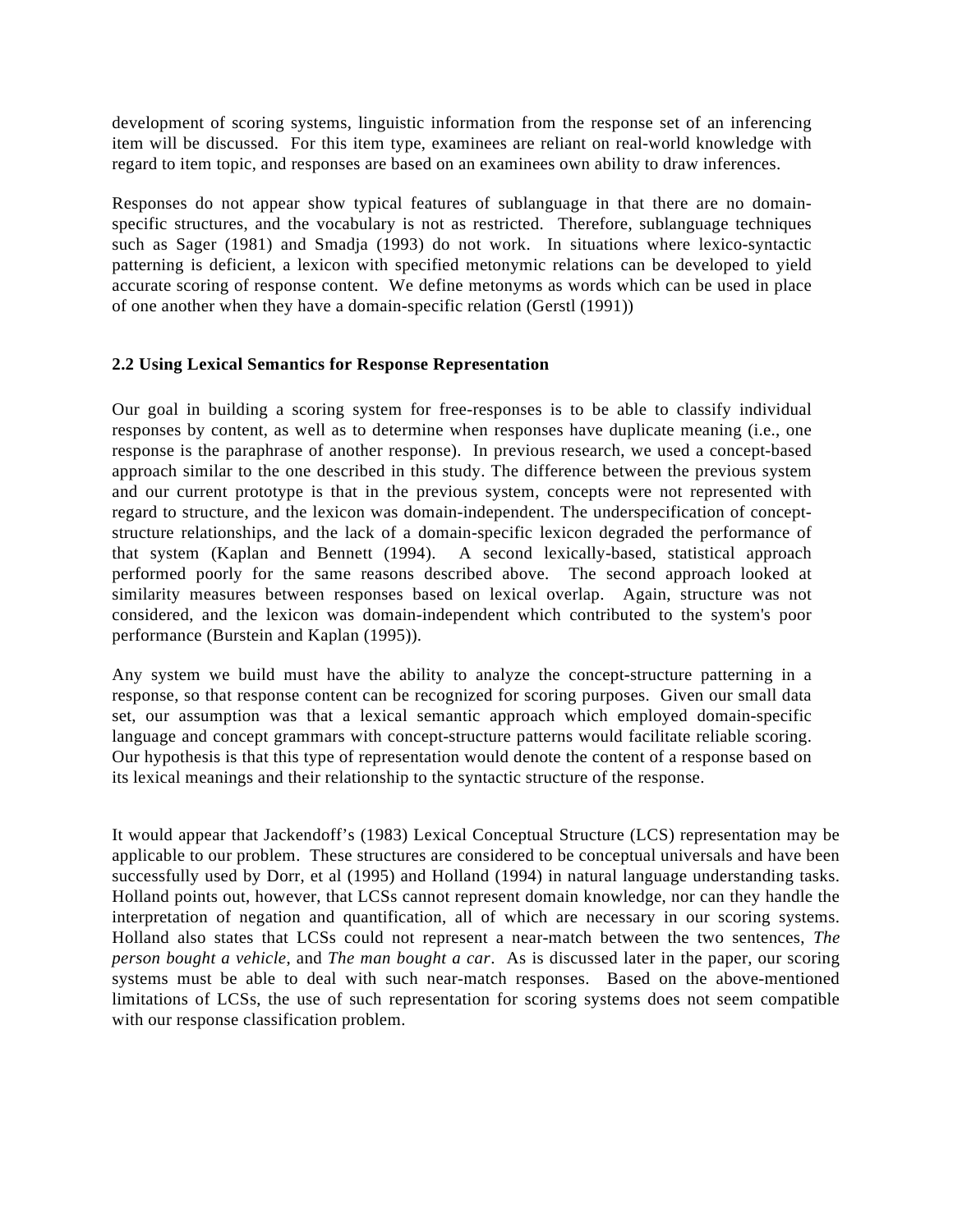# **3. The Formulating-Hypotheses Item<sup>2</sup>**

Responses from the *Formulating-Hypotheses* item (F-H) were used in this study. F-H is an experimental inferencing item in which an examinee is presented with a short passage (about 30 words) in which a hypothetical situation is described, and s/he composes up to 15 hypotheses that could explain why the situation exists. Examinee responses do not have to be in complete sentences, and can be up to 15 words in length. For example, an item referred to as the *police item* describes a situation in which *the number of police being killed has reduced over a 20-year period*. The examinee is the asked to give reasons as to why this might have occurred. Sample responses are illustrated in (1).

(1) Sample correct responses to the police item

- a. Better cadet training programs
- b. Police wear bullet-proof vests
- c. Better economic circumstances mean less crime.
- d. Advanced medical technology has made it possible to save more lives.
- e. Crooks now have a decreased ability to purchase guns.

# **3.1 Required Scoring Tasks for F-H**

Our task is to create a system which will score the data using the same criteria used in handscoring. In the hand-scoring process, test developers (i.e., the individuals who create and score exams) create a multiple-category rubric, that is, a scoring key, in which each category is associated with a set of correct or incorrect responses. A multiple-category rubric must be created to capture any possible response duplication that could occur in the examinees multiple response file. For instance, if an examinee had two responses, *Better trained police*, and *Cops are more highly trained*, the scoring system must identify these two responses as duplicates which should not both count toward the final score. Another reason for multiple-category assignment is to be able to provide content-relevant explanations as to why a response was scored a certain way. Our current prototype was designed to classify responses according to a set of training responses which had been hand-scored by test developers in a multiple-category rubric they had developed. For the police data set, there were 47 categories associated with a set of 200 training responses. Each rubric category had between 1 and 10 responses.

# **3.2. Characterization of police training data**

-

The training set responses have insufficient lexico-syntactic overlap to rely on lexical cooccurrence and frequencies to yield content information. For instance, *police* and *better* occur frequently, but in varying structures, such as in the responses, *Police officers were better trained*, and *Police receiving better training to avoid getting killed in the line of duty*. These two

 ${}^{2}$ Test items in this paper are copyrighted by Educational Testing Service (ETS). No further reproduction is permitted without written permission of ETS.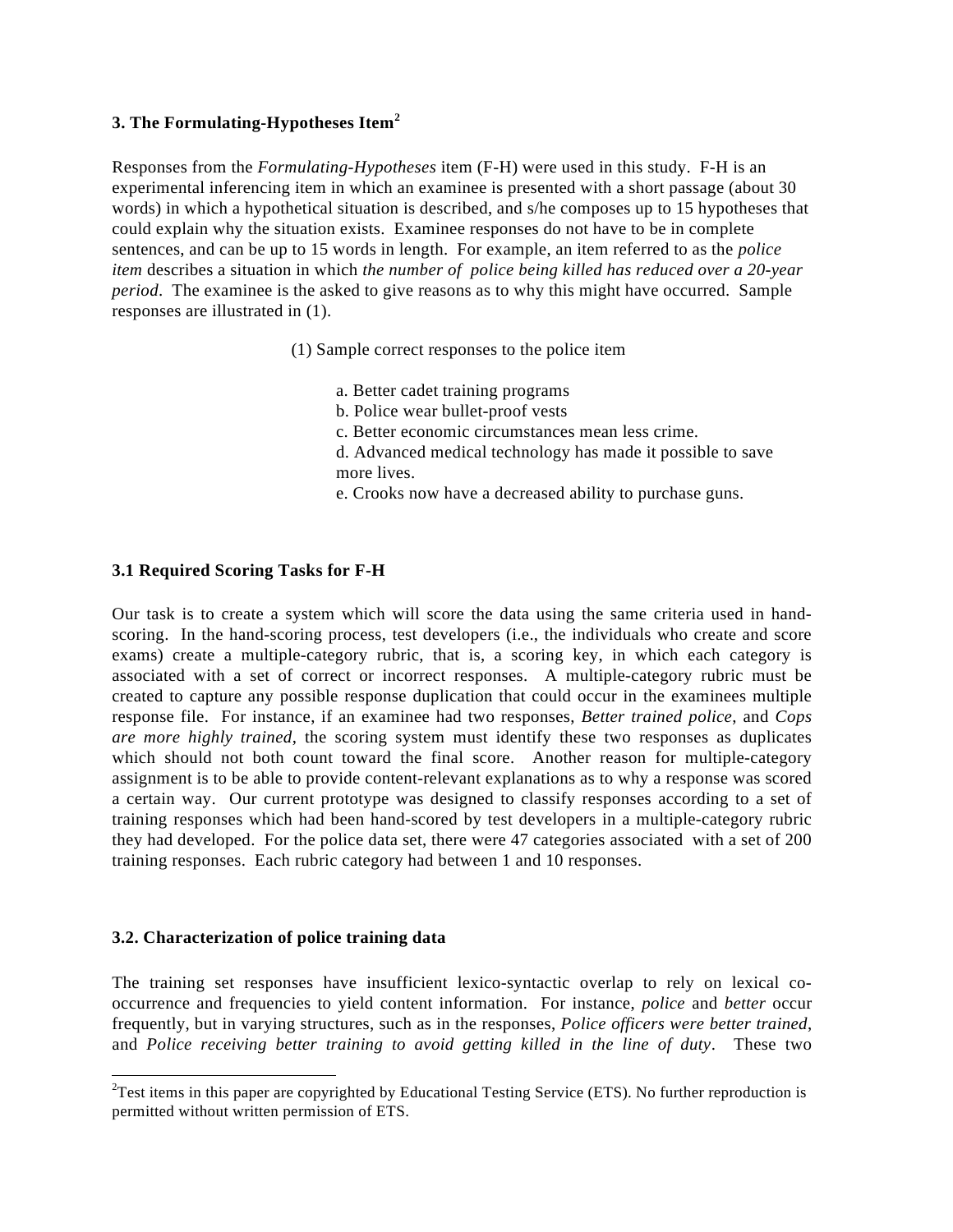responses must be classified in separate categories: (a) *Better police training, general*, and (b) *Types of self-defense/safety techniques*, respectively.

Metonyms within content categories had to be manually classified, since such relations were often not derivable from real-world knowledge bases. For instance, in the training responses, *A recent push in safety training has paid off for modern day police*, and "*Officers now better combat trained...*, " the terms *safety training* with *combat trained*, needed to be related. Test developers had categorized both responses under the *Trained for self-defense/safety category*. *Safety training* and *combat train* were terms related to a type of training with regard to personal safety. The terms had to be identified as metonyms in order to classify the responses accurately.

# **4. Strategy for Representing Police Responses**

As previously mentioned, there was insufficient lexico-syntactic patterning to use a contextual word use method, and domain-specific word use could not be derived from real-world knowledge sources. Therefore, we developed a domain-specific concept lexicon based on a set of 200 training responses over all categories. Each single, relevant word or 2-3 word term was linked to a concept entry. Small concept grammars were developed for individual rubric categories. These grammars were based on the conceptual-structural representations identified in the training response set.

As much as possible, it was important that the rules represented the relationship between multiple concepts within a phrasal constituent. The phrasal constituent itself, that is, whether it was an NP or a VP did not seem relevant. It was only meaningful that a constituent relationship occurred. Without this structural information, the concepts could occur in any position in a response, and automatic category assignment would not be reliable (Burstein and Kaplan (1995)). The procedure used to identify conceptual and syntactic information, retrieves concepts within specific phrasal and clausal categories. Once a response was processed, and concept tags were assigned, all phrasal and clausal categories were collapsed into a general phrasal category, XP, for the scoring process, as illustrated in (4), below. There were some cases, however, where we had no choice but to include some single concepts, due to the limited lexico-syntactic patterning in the data.

# **4.1. The Scoring Lexicon for the Police Item**

-

What we term the *scoring lexicon* can best be illustrated by Bergler's (1995) *layered lexicon*. The underlying idea in Bergler's approach is that the lexicon has several layers which are modular, and new layers can be plugged in for different texts. In this way, lexical entries can be linked appropriately to text-specific information. In the layered lexicon approach, words are linked to definitions within some hierarchy. Bergler's approach also has a meta-lexical layer which maps from syntactic patterns to semantic interpretation that does not affect the lexicon itself. By comparison, our scoring lexicon, contains a list of base word forms (i.e., concepts).<sup>3</sup> The definitions associated with these concepts were typically metonyms that were specific to the domain of the item. These metonym definitions were subordinate to the words they defined. In

 $3$ Suffixation was removed so that part of speech did not interfere with conceptual generalizability.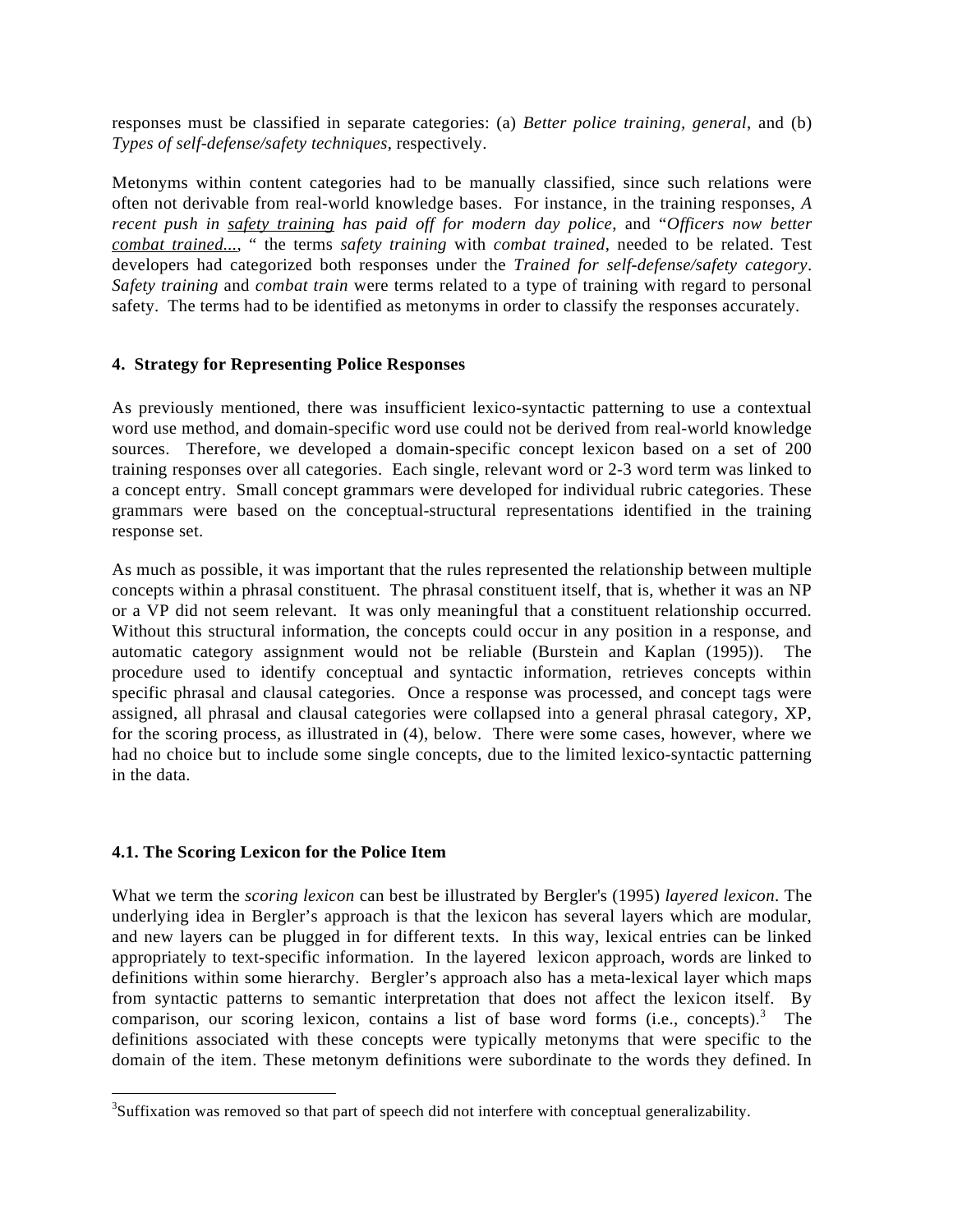the spirit of the layered lexicon, the definitions associated with the superordinate concepts are modular, and can be changed given new domains.

For this study, metonyms for each concept were chosen from the entire set of single words over the whole training set, and specialized 2-word and 3-word terms (i.e., domain-specific and domain-independent idioms) which were found in the training data. The lexicon developed for this study was based on the training data from all rubric categories. In (2), below, a sample from the lexicon is given. Our concept grammars, described in Section 4.2, are in the spirit of Bergler's notion of a meta-lexical layer that provides a mapping between the syntax and semantics of individual responses.

In our lexicon, concepts are preceded by #. Metonyms follow the concepts in a list. Lexical entries not preceded by # are relevant words from the set of training responses, which are metonyms of concepts. These entries will contain a pointer to a concept, indicated by '% <*concept>*'. A sample of the lexicon is illustrated below.

(2) Sample from the Police Item Lexicon

#BETTER [ better good advance improve increase ... efficient modern well increase ] ADVANCE [ %better ]

## **4.2 Concept Grammar Rules for the Police Item**

The concept grammar rule templates for mapping and classifying responses were built from the 172 training set responses in 32 categories.<sup>4</sup> The training data was parsed using the parser in Microsoft's Natural Language Processing Tool (see MS-NLP(1996) for a description of this tool). For this study, suffixes were removed by hand from the parsed data. Based on the syntactic parses of these responses and the lexicon, a small concept grammar was manually built for each category which characterized responses by concepts and relevant structural information. The phrasal constituents were unspecified. Sample concept grammar rules are illustrated in (3).

(3) Sample Concept Grammar Rules for *Types of self-defense/safety*

- a. XP:[POLICE],XP:[BETTER,TRAIN],XP:[SAFETY]
- b. XP:[TRAIN ],XP:[POLICE,SAFETY], XP:[BETTER,SAFETY]
- c. XP:[POLICE,BETTER,TRAIN], XP:[SAFETY,DANGER,SITUATION]
- d. XP:[SPECIALIST],XP:[TRAIN SAFETY]

#### **4.3 Processing Responses for Category Assignment**

-

<sup>&</sup>lt;sup>4</sup>Some categories were not considered in this study due to insufficient data.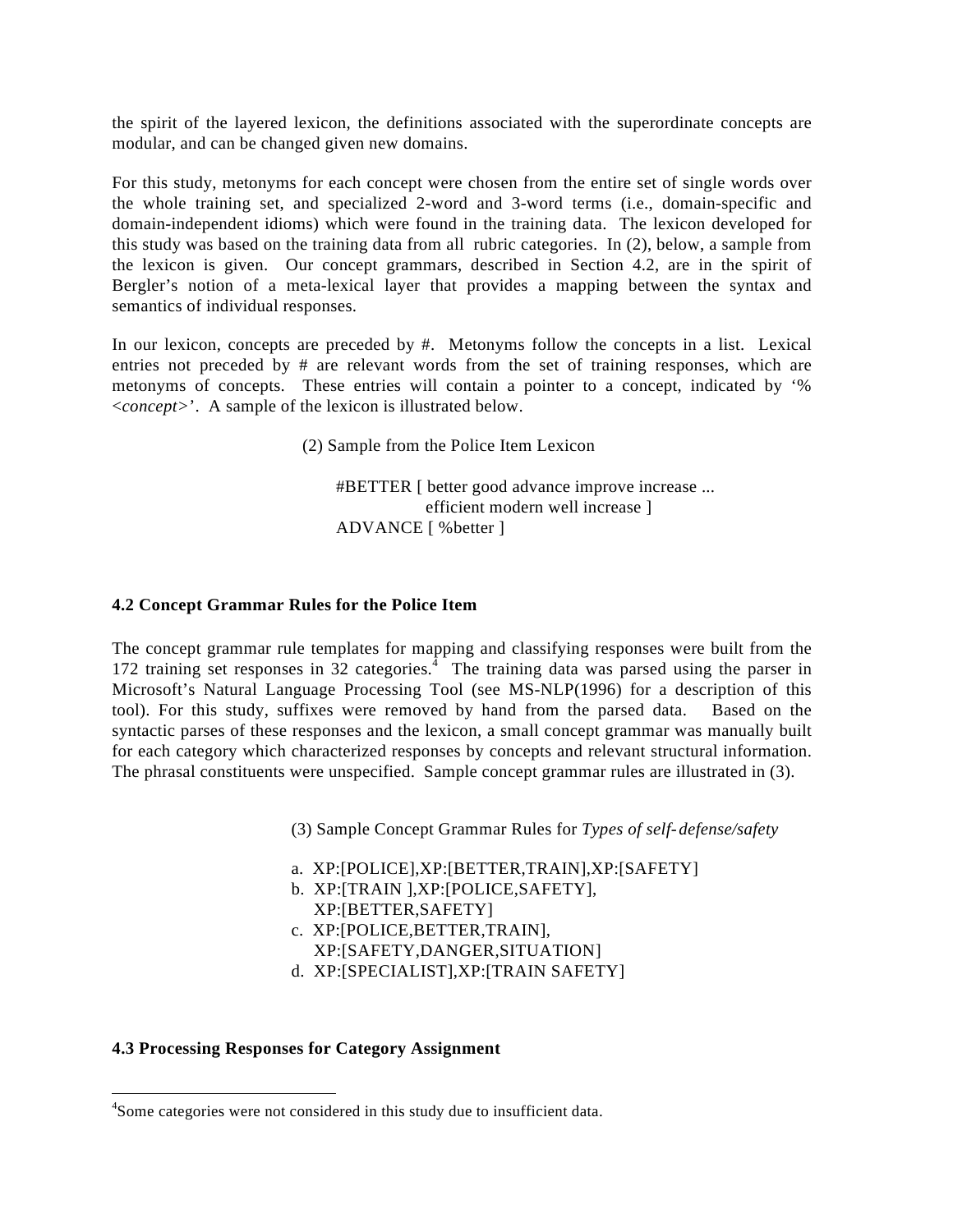Responses were parsed, and then input into the phrasal node extraction program. The program extracted words and terms in Noun Phrases (NP), Verb Phrases (VP), Prepositional Phrases (PP), Infinitive Clauses (INFCL), Subordinate Clauses (SUBCL), Adjective Phrases (ADJP) and Adverb Phrases (ADVP). All phrasal and clausal constituent nodes were then collapsed into a generalized representation, XP. All single XPs and combinations of XPs were matched against the concept grammars for each content category to locate rule matches. This procedure is illustrated below.

> (4) a. Input: Cops are better trained in self-defense

b. Tag Phrasal Nodes of Parsed Response: [Cops=POLICE]NP [better=BETTER,trained=TRAIN]VP [self-defense=SAFETY]PP

c. Collapse Phrasal Nodes: XP:[Cops=POLICE] XP:[better=BETTER,trained=TRAIN] XP:[self-defense=SAFETY]

d. Match Tagged Nodes to Concept Grammar Rules: XP: [POLICE], XP:[BETTER,TRAIN],XP:[SAFETY]

# **4.4 Does Manual Preprocessing of the Data Outweigh the Benefits of Automated Scoring?**

Since the preprocessing of this response data is done by hand, the total person-time must be considered in relation to how long it would take test developers to hand score a data set in a realworld application. We must address the issue of whether or not a computer-based method would be efficient with regard to time and cost of scoring.

In this study, the manual creation of the lexicon and the concept grammar rules for this data set took two people approximately one week, or 40 hours. Currently, we are developing a program to automate the generation of the concept grammars. We expect that once this program is in place, our preprocessing time will be cut in half. So, we estimate that it would take one person approximately 8 -10 hours to create the lexicon, and another 8 - 10 hours to do the preprocessing and post-processing required in conjunction with the automatic rule generation process currently being developed.

The F-H item is currently only a pilot item for the Graduate Record Examination (GRE), which administers approximately 28,000 examinees, yearly. For the F-H item, each examinee can give up to 15 responses. So, the maximum number of responses for this item over the year would be approximately 420,000. Each examinee's response set would then typically be scored by two human graders. It is difficult to estimate how long the manual scoring process would take in hours, but, presumably, it would take longer than the approximately 40 hours it took to build the lexicon and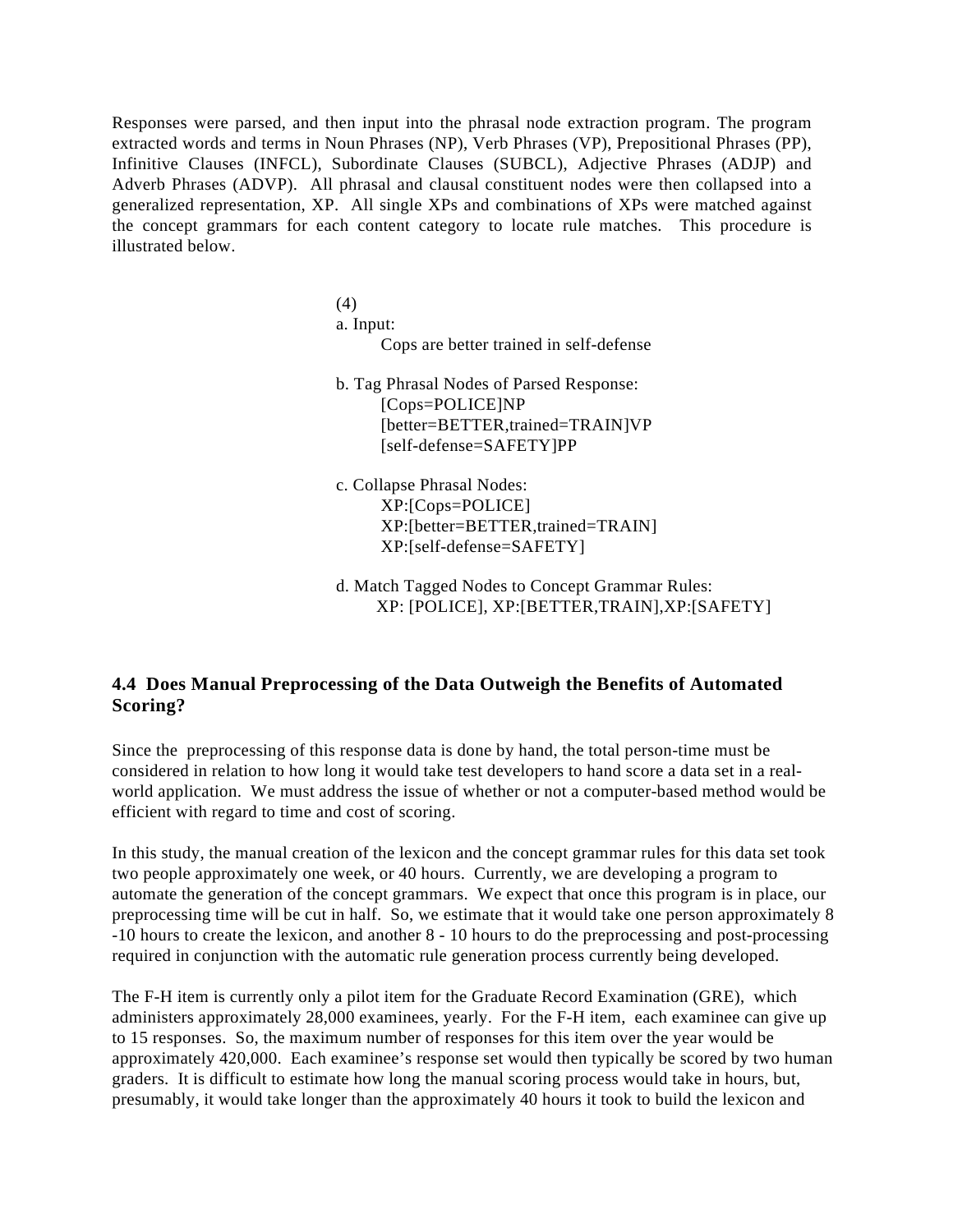concept grammars. Certainly, it would take longer than the 20 hours estimated, once the automatic rule generator is implemented. Therefore, assuming that the accuracy of this method could be improved satisfactorily, automated scoring would appear to be a viable cost-saving and time-saving option.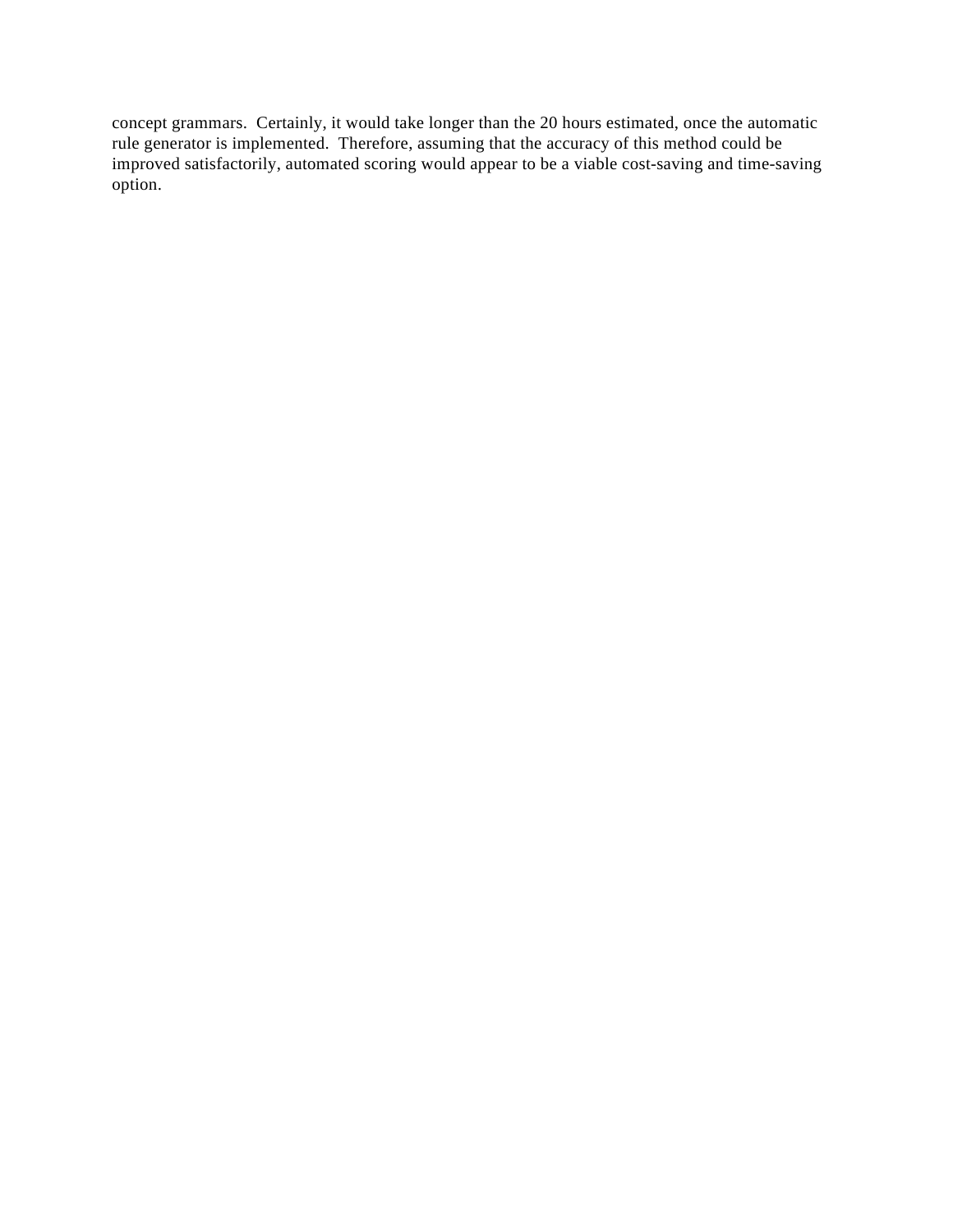# **5.1 Initial Results**

One hundred and seventy-two responses were used for training. These responses were used to build the lexicon and the concept grammar rules. An additional, independent set of 206 test responses from 32 content categories was run through our prototype. The following were the results.

#### **Table 1: Results of Automatic Scoring of Responses**

| <b>Response Set</b>                                                  | Coverage         | Accuracy       |
|----------------------------------------------------------------------|------------------|----------------|
| <b>Total Set of Responses</b><br>$\int$ (Training Set + Test<br>Set) | 92%<br>(347/378) | 90% (313/347)  |
| <b>Test Set Only</b>                                                 | 87%<br>(180/206) | 81\% (146/180) |

## **5.2 Error Accountability**

Most of the errors made in classifying the data can be accounted for by four error types: (a) *lexical gap*, (b) *human grader misclassification*, (c) *concept-structure problem*, (d) *crossclassification*. The lexical gap error characterizes cases in which a response could not be classified because it was missing a concept tag, and, therefore, did not match a rule in the grammar. In reviewing the lexical gap errors, we found that the words not recognized by the system were metonyms that did not exist in the training, and were not identified as synonyms in any of our available thesaurus or on-line dictionary sources. For instance, in the response, "*Police are better skilled...,"* the phrase *better skilled*, should be equated to *better trained*, but this could not be done based on the training responses, or dictionary sources. Forty percent of the errors were lexical gap errors. The second problem was human grader misclassification which accounted for 1 percent of the errors. In these cases, it was clear that responses had been inadvertently misclassified, so the system either misclassified the response, also. For example, the response, *Officers are better trained and more experienced so they can avoid dangerous situations*, was misclassified in *Better trained police, general*. It is almost identical to most of the responses in the category *Better intervention/crook counseling*. Our system, therefore, classified the response in *Better intervention/crook counseling*. Concept-structure problems made up 30 percent of the errors. These were cases in which a response could not be classified because its concept-structural patterning was different from all the concept grammar rules for all content categories. The fourth error type accounted for 17 percent of the cases in which there was significant conceptual similarity between two categories, such that categorial cross-classification occurred.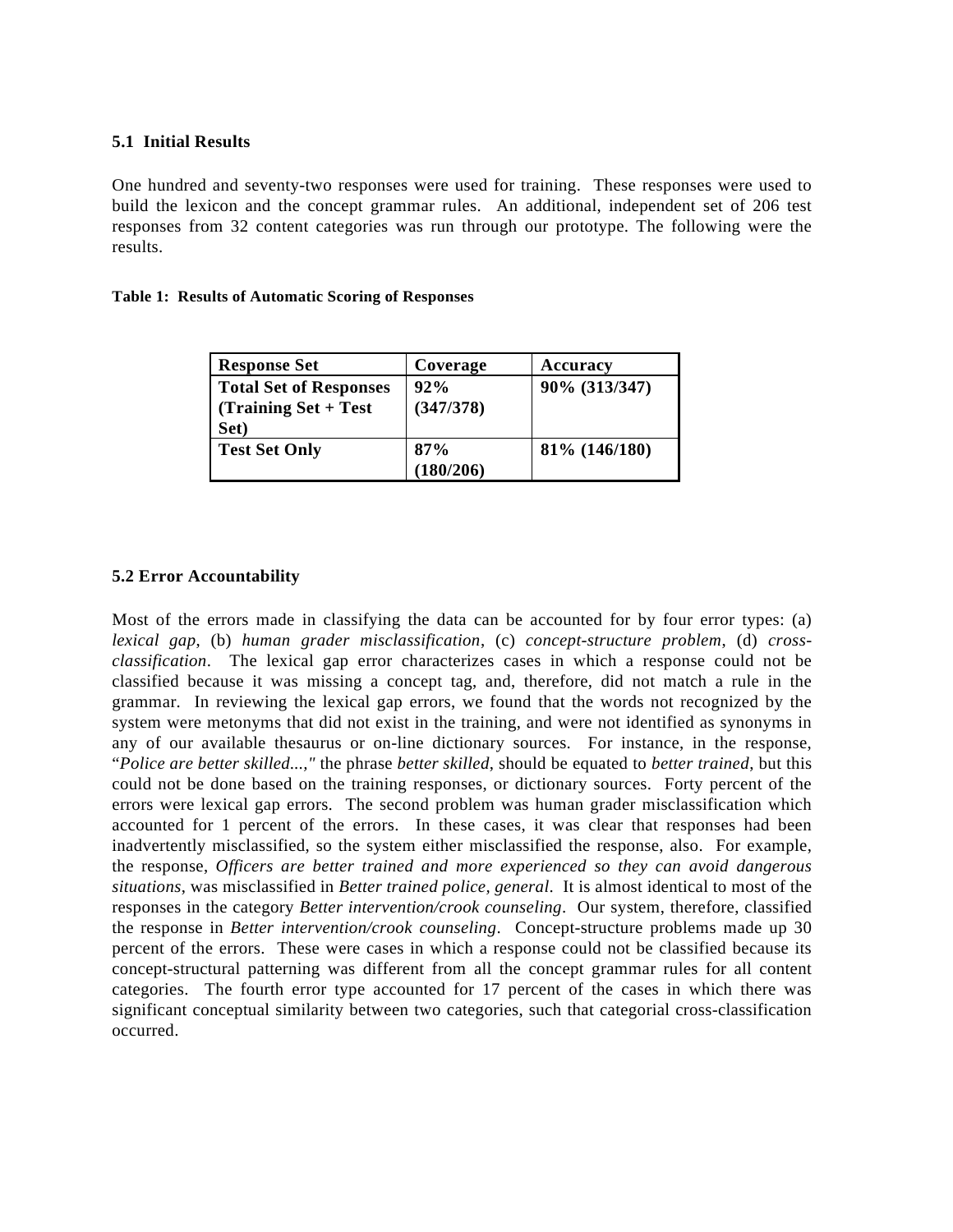# **5.3 Additional Results Using an Augmented Lexicon**

As discussed above, 40 percent of the errors could be accounted for by lexical gaps. We hypothesized that our results would improve if more metonyms of existing concepts were added to the lexicon. Therefore, we augmented the lexicon with metonyms that could be accessed from the test data. We reran the scoring program, using the augmented lexicon on the same set of data. The results of this run were the following.

| <b>Response Set</b>           | Coverage  | Accuracy      |
|-------------------------------|-----------|---------------|
| <b>Total Set of Responses</b> | 96%       | 96% (341/364) |
| $(Training Set + Test)$       | (364/378) |               |
| Set)                          |           |               |
| <b>Test Set Only</b>          | 93%       | 93% (178/193) |
|                               | (193/206) |               |

#### **Table 2: Results from Automatic Scoring Using an Augmented Lexicon**

The improvement which occurred by augmenting the lexicon further supports our procedure for classifying responses. Based on these results, we plan to explore ways to augment the lexicon without consulting the test set. Furthermore, we will use the augmented lexicon from this second experiment to score a set of 1200 new test data.<sup>5</sup>

## **6. Conclusion**

-

Our results are encouraging and support the hypothesis that a lexical semantic approach can be usefully integrated into a system for scoring the free-response item described in this paper. Essentially, the results show that given a small set of data which is partitioned into several meaning classifications, core meaning can be identified by concept-structure patterns. It is crucial that a domain-specific lexicon is created to represent the concepts in the response set. Therefore, the concepts in the lexicon must denote metonyms which can be derived from the training set. Relevant synonyms of the metonyms can be added to expand the lexicon using dictionary and thesaurus sources. Using a layered lexicon approach (Bergler (1995)) allows the words in the lexicon to be maintained, while the part of the entry denoting domain-specific meaning is modular and can be replaced. The results of this case study illustrate that it is necessary to analyze content of responses based on the mapping between domain-specific concepts and the syntactic structure of a response. As mentioned earlier in the paper, previous systems did not score responses accurately due to an inability to reliably capture response paraphrases. These systems did not use structure or domain-specific lexicons in trying to analyze response content. The results show that the largest number of erroneous classifications occurred due to lexical gaps. Our second set of results shows that developing new methods to augment the lexicon would

<sup>&</sup>lt;sup>5</sup>We did not use these 1200 test data in the initial study, since the set of 1200 has not been scored by test developers, so we could not measure agreement with regard to human scoring decisions. However, we believe that by using the augmented lexicon, and our concept grammars to automatically score the 1200 independent data, we can get a reasonable idea of how well our method will generalize, based on our assessment of the scoring decisions made by the program.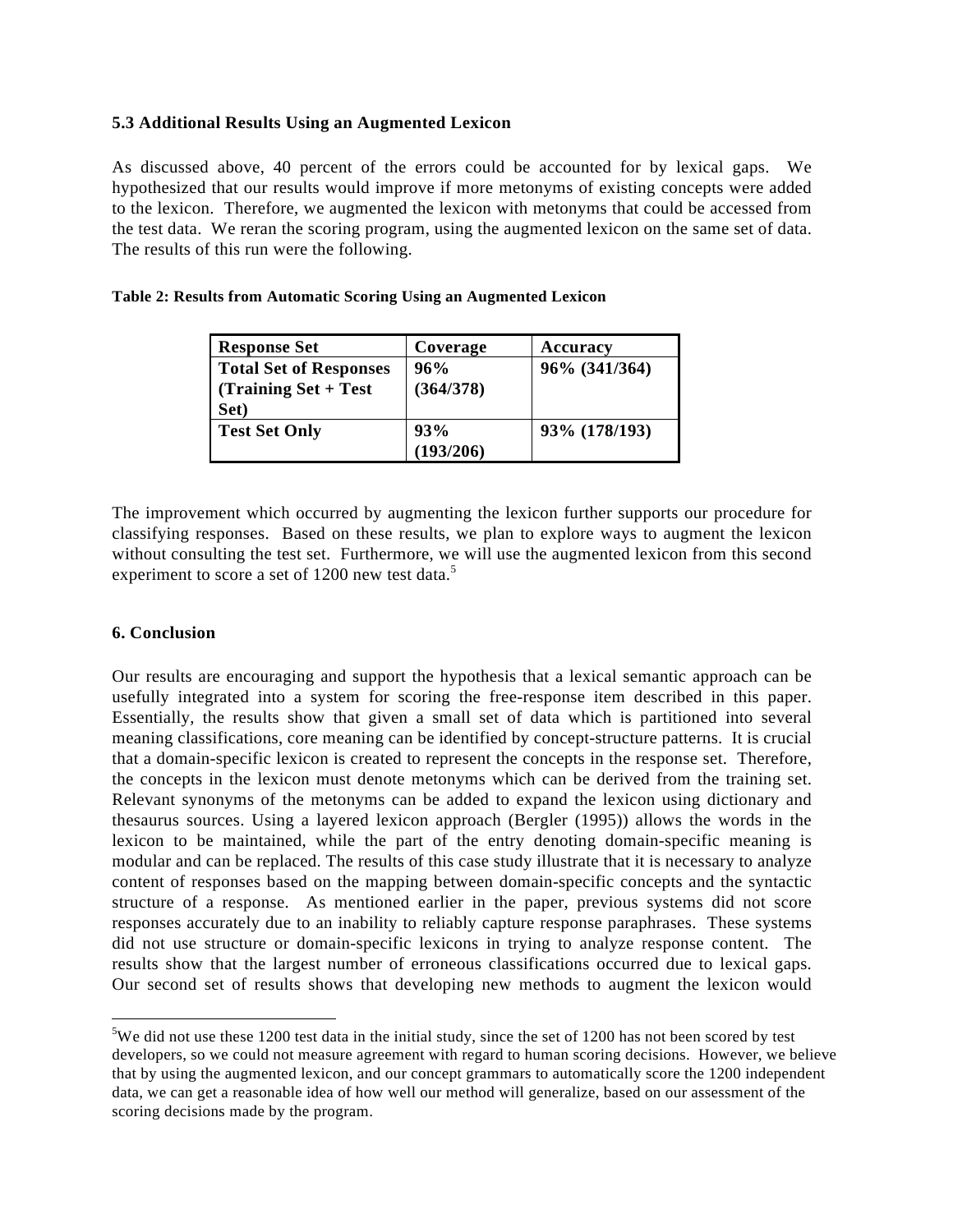improve performance significantly. In future experiments, we plan to score an independent set of response data from the same item, using the augmented lexicon, to test the generalizability of our prototype. We realize that the results presented in this case study represent a relatively small data set. These results are encouraging, however, with regard to using a lexical semantics approach for automatic content identification on small data sets.